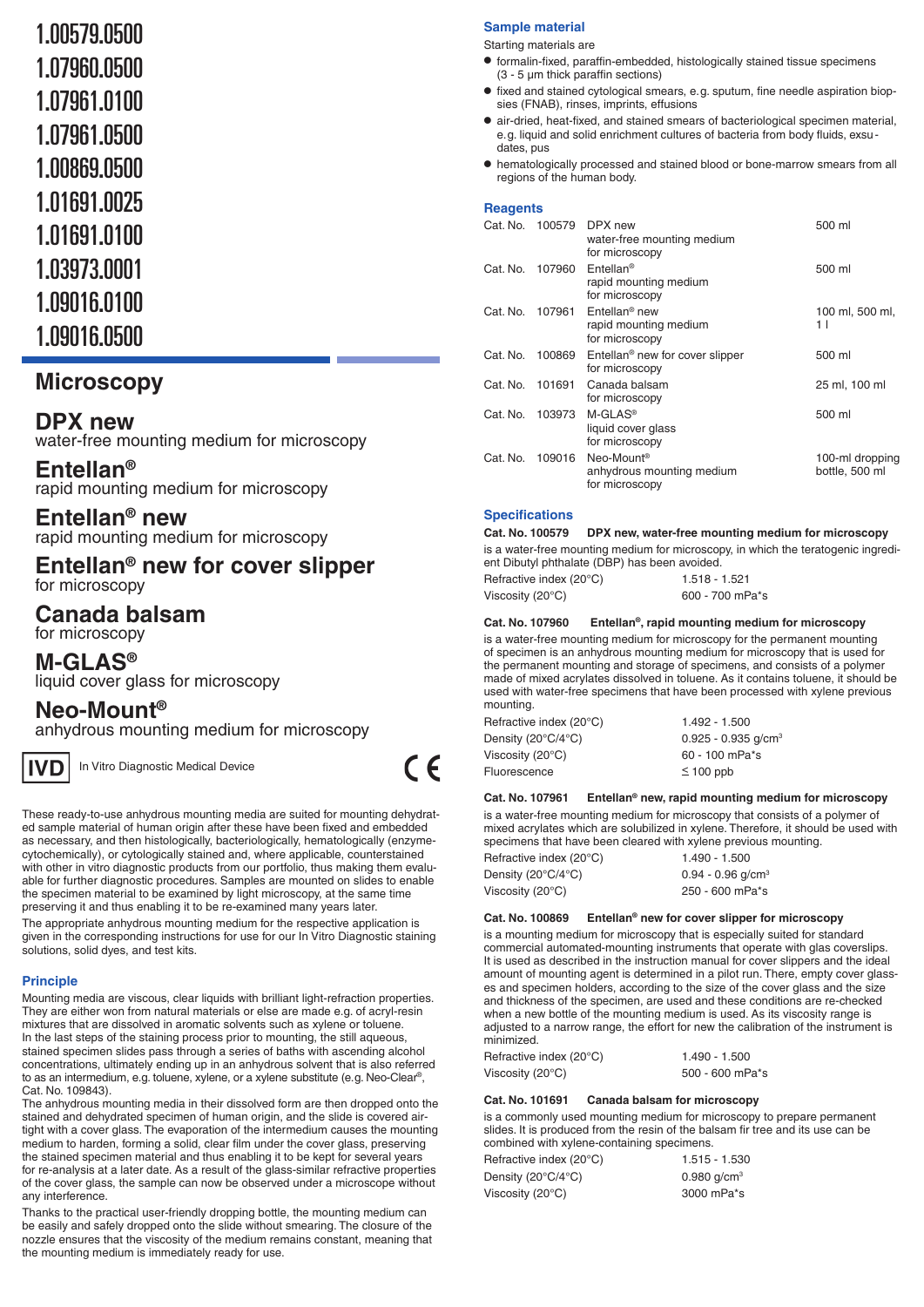#### **Cat. No. 103973 M-GLAS®, liquid cover glass for microscopy**

is used in cytology instead of a cover glass to ensure that the stained specimens are homogenously covered. A few drops are applied onto the specimen, taking care that the mounting medium is evenly distributed over the specimen material. After the solvent has evaporated, a solid, protective lacquer film remains that ensures that the specimen material is preserved.

| Refractive index (20°C)                | $1.490 - 1.500$           |
|----------------------------------------|---------------------------|
| Density (20 $\degree$ C/4 $\degree$ C) | $0.980$ g/cm <sup>3</sup> |
| Viscosity $(20^{\circ}C)$              | 500 - 600 mPa*s           |
| Fluorescence                           | $\leq$ 250 ppb            |

#### **Cat. No. 109016 Neo-Mount®, anhydrous mounting medium for microscopy**

is an extremely color-stable mounting medium for microscopy, which is produced with solvents based on mixtures of aliphatic hydrocarbons. It contains an aromatic-free substitute for xylene, thus, Neo-Mount® needs to be combined with Neo-Clear® (Cat. No. 109843) exclusively. Xylene must be avoided in the mounting step, as it will cause the slides to become cloudy and streaked. The application of Neo-Mount® is not recommended in fluorescence microscopy for clinical diagnostics. In addition, by placing the dehydrated slides on filter paper for approx. 1 minute prior mounting, any excess of Neo-Clear® could be circumvented, as air bubbles might arise under the coverslip. The same precondition should also be met when mounting specimens using cover-slip machines; in this area, Neo-Clear® can be most efficiently eliminated by incubation of the slides for one minute in an empty slide rack.

| Refractive index (20°C)    | 1.417 - 1.465   |
|----------------------------|-----------------|
| Viscosity (20 $\degree$ C) | 250 - 350 mPa*s |

#### **Also required:**

| Cat. No. | 100974 Ethanol denatured with about<br>1 % methyl ethyl ketone for analysis<br><b>EMSURE<sup>®</sup></b> | 11.2.51 |
|----------|----------------------------------------------------------------------------------------------------------|---------|
|          | Cat. No. 108298 Xylene (isomeric mixture)<br>for histology                                               | 4 I     |
|          | Cat. No. 109843 Neo-Clear <sup>®</sup> (xylene substitute)<br>for microscopy                             | 51.251  |

#### **Sample preparation**

The sampling must be performed by qualified personnel.

All samples must be treated using state-of-the-art technology.

All samples must be clearly labeled.

Suitable instruments must be used for taking samples and their preparation. Follow the manufacturer's instructions for application / use.

The specimen material is processed, stained (and counterstained where applicable), and mounted according to the instructions for use of our In Vitro Diagnostic staining solutions, solid dyes, and test kits.

Histological and cytological specimens must be completely dehydrated before mounting. In the last stage, either xylene or a xylene substitute should be used to prevent the occurrence of turbidity due to aqueous solutions.

Hematological and bacteriological specimens must be dries completely before microscopy using immersion oil, i. e. allow specimen slides to dry thoroughly or, if necessary, mount with an anhydrous mounting medium and cover glass, otherwise the microscopic image will become turbid.

#### **Reagent preparation**

All listed anhydrous mounting media are ready-to-use, dilution of the mounting media is not necessary.

When exchanging one anhydrous mounting medium in a cover slipper for another, e.g. when switching from Entellan® to Entellan® new, it is absolutely imperative to rinse the entire injection system of the cover slipper with the solvent xylene before using the new mounting medium. Only then can the new mounting medium be used.

If this is not done, oil-drop-shaped artefacts will form on the slide.

#### **Procedure**

The mounting medium must contain the same solvent, used for the waterclearing procedure to obtain the optimal optical properties and transparency of the slides.

All mounting procedures should be carried out in a fume hood.

The mounting medium is applied to the horizontal slide, using a glass rod or else directly dropping approx. 0.2 ml of one of the listed mounting media from the dropping bottle. As soon as a homogeneous distribution of the solution is guaranteed, gently add a clean cover glass, so that the space between the slide and cover glass is filled without air bubbles with mounting medium. Allow this setup to dry and harden for about 20 - 30 min in a horizontal position.

When pre-treated in the correct manner, the color of the specimens remains stable for at least five years.

The use of immersion oil is recommended for the analysis of stained slides with a microscopic magnification >40x.

#### **Note**

In the case of mounted specimens, the cover slips can be detached again by immersing them in xylene. Specimens that have been mounted with M-GLAS® (Cat. No. 103973) can also be treated in this manner.

| Cat. No. 100579 | DPX new, water-free mounting medium for microscopy                |
|-----------------|-------------------------------------------------------------------|
| Solvent         | Xylene                                                            |
| Immersion time  | approx. 65 hours                                                  |
| Cat. No. 107960 | Entellan <sup>®</sup> , rapid mounting medium for microscopy      |
| Solvent         | Xylene                                                            |
| Immersion time  | approx. 24 hours                                                  |
| Cat. No. 107961 | Entellan <sup>®</sup> new, rapid mounting medium for microscopy   |
| Solvent         | Xylene                                                            |
| Immersion time  | approx. 72 hours                                                  |
| Cat. No. 100869 | Entellan <sup>®</sup> new for cover slipper for microscopy        |
| Solvent         | Xylene                                                            |
| Immersion time  | approx. 72 hours                                                  |
| Cat. No. 101691 | Canada balsam for microscopy                                      |
| Solvent         | Xylene                                                            |
| Immersion time  | approx. 51 hours                                                  |
| Cat. No. 103973 | M-GLAS®, liquid cover glass for microscopy                        |
| Solvent         | Xylene                                                            |
| Immersion time  | approx. 17 hours                                                  |
| Cat. No. 109016 | Neo-Mount <sup>®</sup> , anhydrous mounting medium for microscopy |
| Solvent         | Xylene                                                            |
| Immersion time  | approx. 24 hours                                                  |

#### **Result**

The use of these anhydrous, ready-to-use mounting media results in completely airtight specimen slides, the structure and stain pattern of which remains preserved over the long term, enabling them to be microscopically re-analyzed at a later date.

#### **Trouble-shooting**

#### **Oil-drop-shaped artefacts on the slide**

• When exchanging one anhydrous mounting medium in a cover slipper for another, e.g. when switching from Entellan® to Entellan® new, it is absolutely imperative to rinse the entire injection system of the cover slipper with the solvent xylene before using the new mounting medium. Only then can the new mounting medium be used.

#### **Turbidity of the slides**

• As a measure to ensure that the specimen slides retain optimal optical properties and their transparency, in all cases a mounting medium must be used that is based on the solvent/intermediate used for the clarification process. The Neo-Mount® mounting medium is, for example, not compatible with xylene and hence should be used only in combination with the intermediate Neo-Clear®.

#### **No color stability over longer storage times**

- A minimum quality of the solvents must be observed. Technical-grade solvents may have a relatively high water content, which may result in incomplete dehydration and hence in the stained specimen becoming turbid or decolorized.
- A minimum quality and staining-dye content must be observed to ensure that the staining pattern of the specimens remains stable over the long term.

#### **Air bubbles and inclusions**

- In all cases a mounting medium must be used that is based on the solvent / intermediate used for the clarification process.
- The volume of the mounting medium applied to the specimen must be carefully monitored (to avoid too much or too little mounting medium).
- The drying times for the specimens must be observed. The specimens must be completely dehydrated before microscopy with immersion oil, i. e. always allow the specimens to dry completely and mount thoroughly.
- The evaporation of the solvent after mounting must be borne in mind, and specimen slides must be dried for at least 20 - 30 min.

#### **Technical notes**

The microscope used should meet the requirements of a medical diagnostic laboratory.

When using automated-mounting instruments, please follow the instructions for use supplied by the supplier of the system and software. Remove surplus immersion oil before filing.